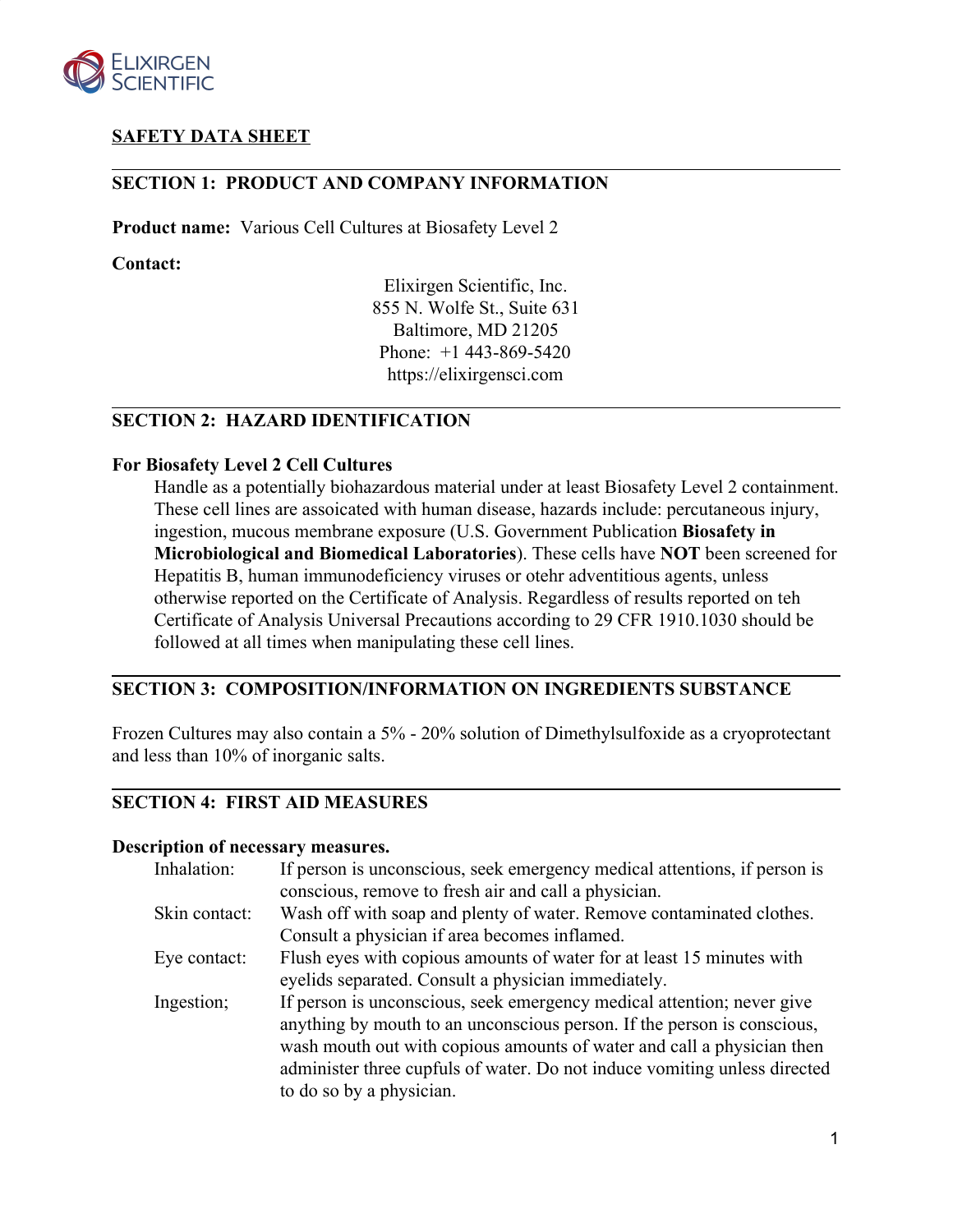

# **SECTION 5: FIRE-FIGHTING MEASURES**

## **Suitable extinguishing media:**

Fire-extinguishing powder, carbon dioxide, foam (alcohol foam), water.

#### **Specific hazards arising from the substance or mixture:**

May give off irritating or toxic fumes (or gasses) in fires. During firefighting, wear proper protective equipment to avoid smoke inhalation.

### **Special protective equipment and precautions for firefighters:**

 Wear self-contained breathing apparatus and protective clothing to prevent inhalation, ingestion,skin and eye contact.

### **SECTION 6: ACCIDENTAL RELEASE MEASURES**

#### **Personal precautions, protective equipment and emergency procedures:**

If indoors, ventilate adequately until disposal is complete. Rope off location around area of release to prevent access by unauthorized personnel. Wear laboratory coat, gloves and eye protection. Avoid all contact.

#### **Methods and materials for containment and cleaning up:**

**Patient/Victim:** Wash with soap and water. Work clothes should be laundered separately. Launder contaminated clothing before re-use. Do not take clothing home. **Equipment/Environment:** Allow aerosols to settle; wearing protective clothing, gently cover spill with paper towel and apply suitable disinfectants such as chlorine bleach or 70% ethyl or isopropyl alcohol. Start at perimeter and work towards the center; allow sufficient contact time before clean up (30 minutes).

## **SECTION 7: HANDLING AND STORAGE**

Follow Universal Precautions and established laboratory procedures when handling material. Handle as a potentially biohazardous material under Biosafety Level 1 or 2 containment. Cell lines.

## **Special Requirements:**

Follow all appropriate safety procedures when handling all cell lines, especially those derived from huma or other primate material. Detailed discussions of laboratory safety procedures are provided in Laboratory Safety: Principles and Practice (Fleming, et al., 1995), the ATCC manual on quality control (Hay, et al., 1992), the Jurnal of Tissue Culture Methods (Caputo, 1988), Nd in the U.S. Government Publication, Biosafety in Microbiological and Biomedical Laboratories (CDC, 1999). This publication is availab ein its entirely in the Centers for Disease Control Office of Healtha dn Safety's web site at [https://www.cdc.gov/biosafety/.](https://www.cdc.gov/biosafety/)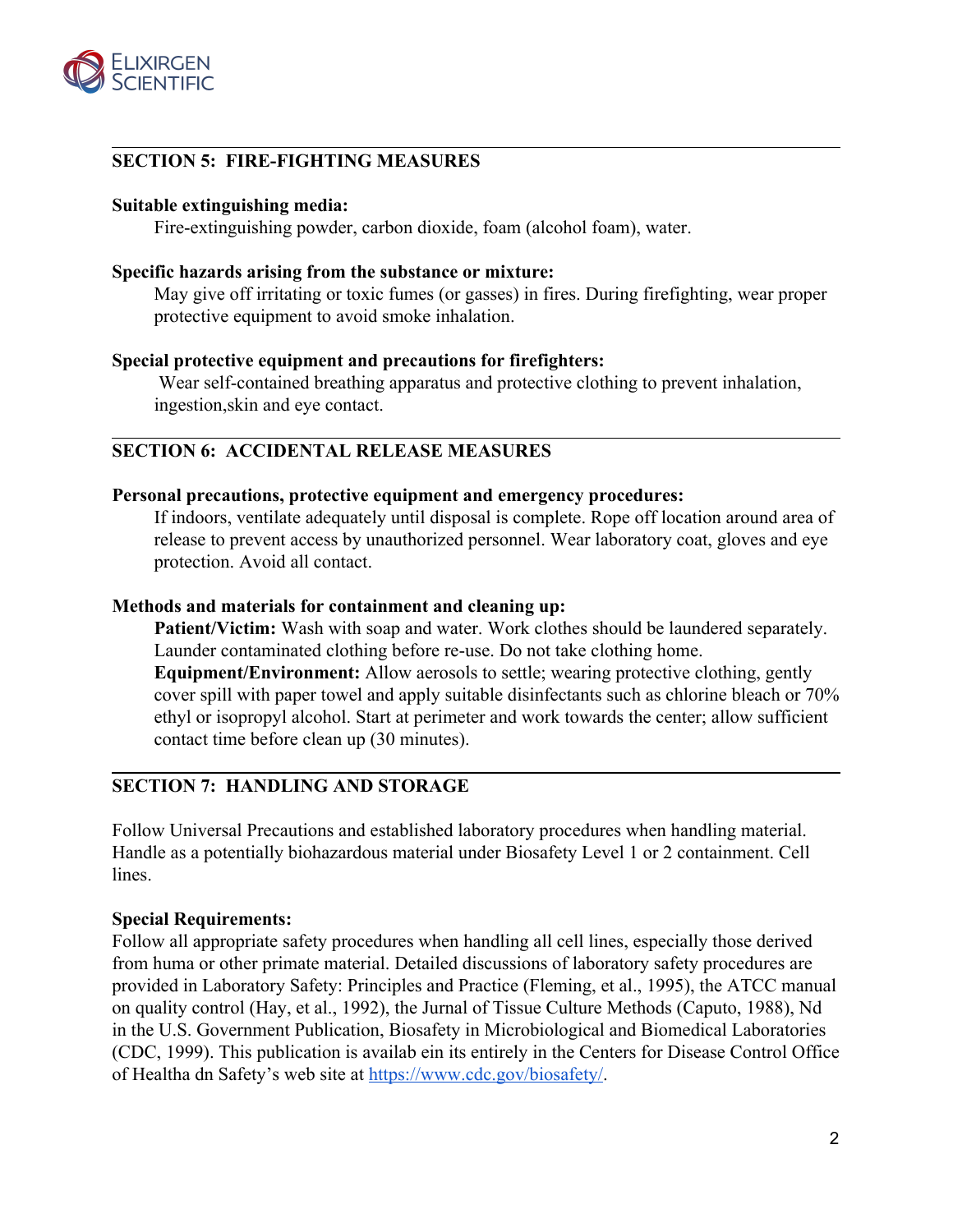

# **SECTION 8: EXPOSURE CONTROLS/PERSONAL PROTECTION**

**Use Personal Protective Equipment:** Including Eye Protection, Chemical REsistant Gloves, and appropriate clothing to prevent skin exposure. In addition, a Respiratory protection program that complies with OSHA 29 CFT 1910.134 and ANSI Z88.2 requirements or European Standard EN I49 must be followed whenever workplace conditions warrant respirator use.

**Appropriate engineering controls:** The use and storage of this material requires the user to maintain and make available appropriate eyewash and safety shower facilities. Use fume hood or other appropriate ventilation method to keep airborne concentrations as low as possible.

**Exposure Limits:** No exposure limits for this material have been established by ACGIH, NIOSH, or OSHA.

| Appearance:                                   | Liquid.            |
|-----------------------------------------------|--------------------|
| Odor:                                         | None.              |
| Odor threshold:                               | No data available. |
| pH:                                           | No data available. |
| Melting point/freezing point:                 | No data available. |
| Initial boiling point and boiling range:      | No data available. |
| Flash point:                                  | No data available. |
| Evaporation rate:                             | No data available. |
| Flammability (solid, gas):                    | No data available. |
| Upper/lower flammability or explosive limits: | No data available. |
| Vapor pressure:                               | No data available. |
| Vapor density:                                | No data available. |
| Relative density:                             | No data available. |
| Solubility(ies):                              | No data available. |
| Partition coefficient: n-octanol/water:       | No data available. |
| Auto-ignition temperature:                    | No data available. |
| Decomposition temperature:                    | No data available. |
| Viscosity:                                    | No data available. |
| Explosive properties:                         | No data available. |
| Oxidizing properties:                         | No data available. |

# **SECTION 9: PHYSICAL AND CHEMICAL PROPERTIES**

## **SECTION 10: STABILITY AND REACTIVITY**

| Reactivity:                                       | Stable under recommended transport and storage<br>conditions. |
|---------------------------------------------------|---------------------------------------------------------------|
| Chemical stability:                               | Stable under recommended storage conditions.                  |
| Conditions to avoid:                              | No information available.                                     |
| Hazardous decomposition products: Will not occur. |                                                               |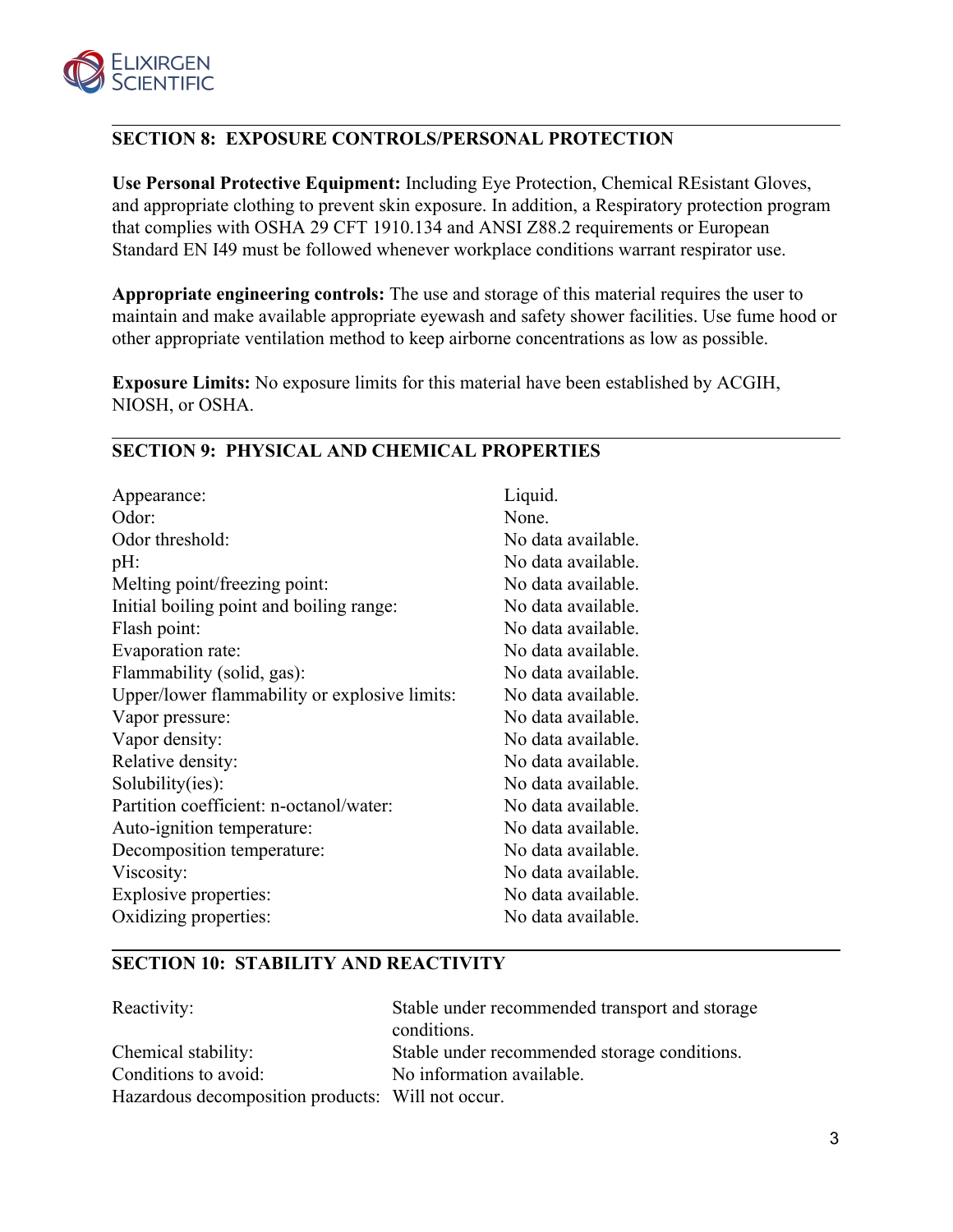

# **SECTION 11: TOXICOLOGICAL INFORMATION**

**Acute toxicity:** No data available. **Skin irritant effect:** No data available. Avoid skin contact. **Eye irritant effect:** No data available. Avoid eye contact **Sensitization:** No data available. **Mutagenicity:** No data available. **Carcinogenicity:** No data available. **Reproductive toxicity:** None. **Additional toxicological information:** RTECS: Not available

### **SECTION 12: ECOLOGICAL INFORMATION**

| <b>Toxicity:</b>                  |  |
|-----------------------------------|--|
| <b>Ecotoxicity:</b>               |  |
| <b>Bioaccumulative potential:</b> |  |
| <b>Mobility in soil:</b>          |  |
| Other adverse effects:            |  |

No data available. **Ecotoxicity:** No data available. No data available. **Mobility in soil:** No data available. None.

## **SECTION 13: DISPOSAL INFORMATION**

**Disposal methods:** Dispose of waste in accordance to applicable national, regional, or local regulations.

## **SECTION 14: TRANSPORT INFORMATION**

Cell cultures must be packaged and shipped in compliance with the Codes of Federal Regulations (49 CFR-Transportation and 45 CFR part 46- Protection of human subjects) and International Air Transport Association (IATA) Dangerous Goods Regulations.

Biological Substance, Category B, UN3373.

# **SECTION 15: REGULATORY INFORMATION**

#### **US Federal Regulations:**

#### **SARA 313 Components**

This material is not regulated by SARA CAA, Section 112, Hazardous Air Pollutants (HAPs) (40 CFR 61): This product does not contain HAPs.

#### **US State regulations:**